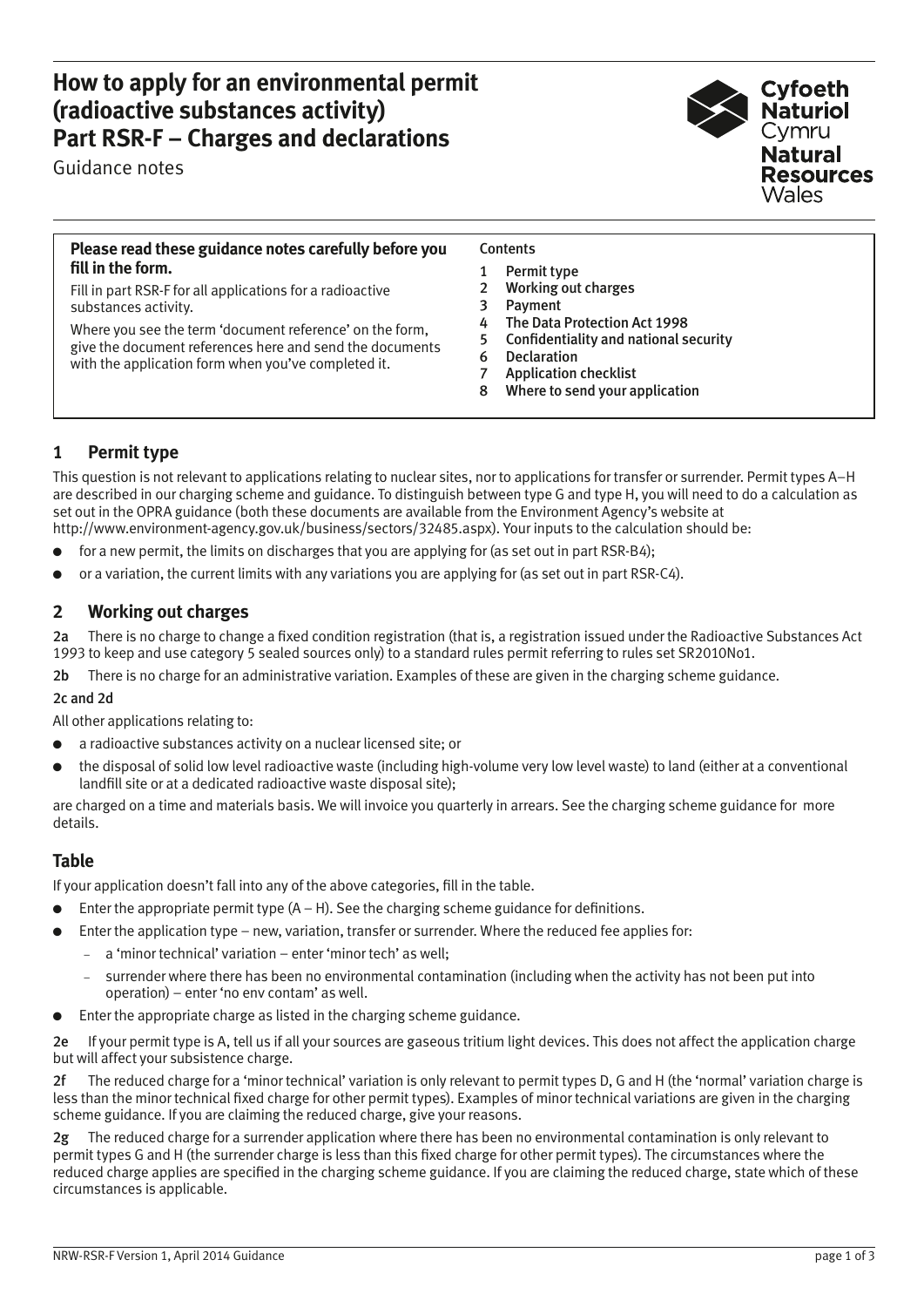## **3 Payment**

Please note that we cannot 'duly make' your application until evidence of payment has been sent in.

When we receive your application we check the following:

- The application form is complete;
- You've sent the correct application charge;
- You've sent the correct supporting documents.

Once we have all this information, we call the application duly made. If anything is missing we will ask you for it.

Select the method you will be using to pay for your application.

Cheque or postal order: This should be made payable to Natural Resources Wales and crossed 'A/c Payee'. Send it to us with your completed application form and any relevant supporting documents.

We will not accept cheques with a future date on them.

Cash: we do not recommend sending cash through the post. If you cannot avoid this, please use a recorded delivery postal service and enclose details of the name of your company and a reference (this can be the customer reference, permit reference or an application reference generated at pre-application stage) or your name, address and postcode.

Payment by credit or debit card: We can accept payments by Visa, MasterCard or Maestro cards only. Please complete the required details in the form or separate form CC1.

Failure to quote your reference or to forward to us your payment details, including applicant name, payment amount and full payment reference, may result in a delay in processing your payment and therefore your application.

#### **Information on charges**

We consult widely on changes to our charging schemes and tariffs, which require government approval before being implemented.

You can access further information about the bases of our charges, our consultation processes and any current or recent consultations from the Natural Resources Wales website www.naturalresourceswales.gov.uk

We will continue to raise permit subsistence charges by issuing system-generated invoices to permit holders at the start of each financial year.

Select the method you will use to pay your application charge and follow the appropriate instructions on the form.

### **4 The Data Protection Act 1998**

Make sure you understand how we will use the information you provide to us.

## **5 Confidentiality and national security**

If you think any of the information in your application and supporting documents is confidential, tick the box and provide supporting evidence to enable us to determine your claim. The tests for confidential information are:

- it is commercial or industrial information;
- its confidentiality is provided by law to protect a legitimate economic interest; and
- in all the circumstances, the public interest in maintaining the confidentiality of the information outweighs the public interest in including it on the register.

We cannot exclude information that relates to emissions from the public register.

If you think any of the information in your application and supporting documents should be withheld from the public register in the interests of national security (other than because your application relates to sealed sources), tick the box and provide confirmation that you have given notice of this to the Welsh Ministers.

## **6 Declaration**

Ensure a relevant person makes the declaration. A relevant person is:

- for an organisation of individuals, one of those individuals (for example, one of the partners in a partnership);
- for a company or other corporate body, one of the officers of the organisation (for example, a director or company secretary), or an employee who has been authorised to make applications on behalf of the organisation;
- for a limited liability partnership, one of the partners.

#### **Applications for standard facilities**

There is a specific declaration for applications for standard rules permits. Complete this if you are applying for a new standard rules permit (that is, to keep and use category 5 sealed sources only) or to vary an existing bespoke permit to a standard rules permit

#### **Transfer applications**

For permit transfers, both the permit holder and the person receiving the permit must make the declaration.